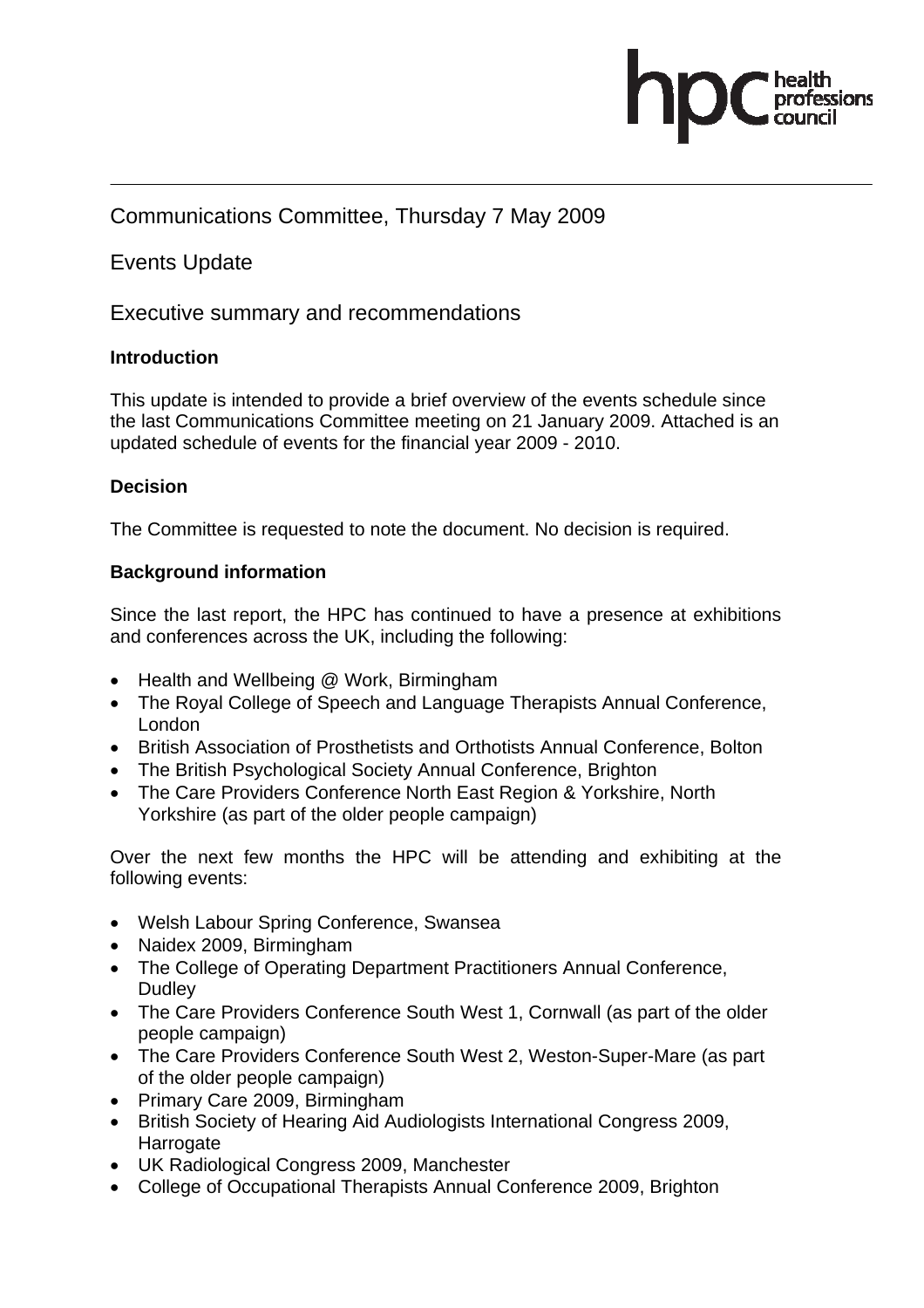The HPC will be represented at these events by employees from Fitness to Practise, Policy and Standards, Registrations and the Communications teams. These events provide an excellent opportunity to answer queries and it has been extremely beneficial to have the expertise and knowledge from different departments to respond to the varied questions from delegates. The events also provide an opportunity to meet with registrants and give out relevant HPC literature to those who would like more information and provide a platform for communicating news and developments from the HPC.

The HPC is a show partner of Naidex this year. Naidex is the UK's largest event for homecare, disability and rehabilitation, and a number of the professions we register are among the target audience, including Occupational Therapists and Physiotherapists, as well as members of the public. As part of the Naidex CPD Professional Seminar Theatre, Mark Potter will be giving presentations on all three days of the exhibition as well as having a stand with representation from the HPC throughout the conference.

The HPC is looking to become more involved in the conferences organised by the professional bodies of our registrants, either by way of an exhibition stand, offering a speaker or providing HPC literature. The Events Manager is identifying gaps in the events schedule where some professions are not currently represented. She has contacted the relevant bodies to explore future opportunities and she is also researching events in the four Home Countries.

As well as exhibitions, the HPC ran four Listening Events in Greater London at the beginning of March. The events took place in Croydon, West Ham, Brentford and Enfield. We received positive feedback from the registrants who attended. Many of the concerns brought up were around the CPD audit process, resources allocated to CPD by employers and time. It was encouraging to hear from registrants who had been through the process personally or knew of colleagues that had been selected and found the process to be quicker and easier than anticipated. Many of the registrants found that hearing first hand from their peers helped to dispel many myths surrounding the process.

Dates have been provisionally set for the next series of Listening Events and these are due to start again at the end of September.

#### **Resource implications**

None

### **Financial implications**

None

### **Appendices**

Events schedule 2009 – 2010 Summary evaluations from a range of Listening Events and external exhibitions/conferences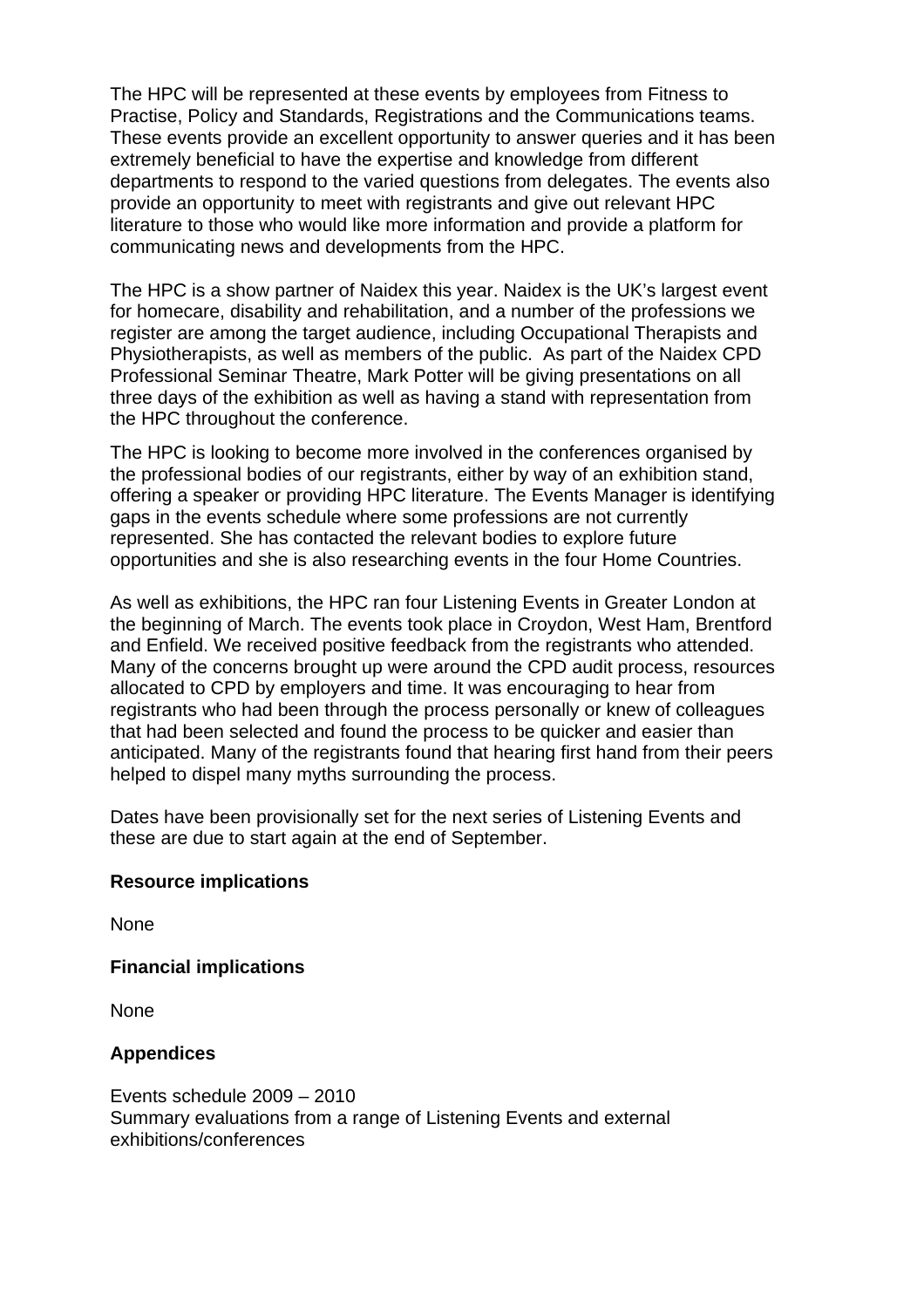# **DC** health<br>council

# Listening Events Report - Greater London

| Invitations mailed to:                                                                                                                                                                                                                                                            | approximately 20,000 registrants                                                                                                                                                                         |                                                                                                           |                                                                     |                                                                                              |                                                                                                                                                         |                                                                                                                        |                                                                                                                                |                                                                                                                                                 |
|-----------------------------------------------------------------------------------------------------------------------------------------------------------------------------------------------------------------------------------------------------------------------------------|----------------------------------------------------------------------------------------------------------------------------------------------------------------------------------------------------------|-----------------------------------------------------------------------------------------------------------|---------------------------------------------------------------------|----------------------------------------------------------------------------------------------|---------------------------------------------------------------------------------------------------------------------------------------------------------|------------------------------------------------------------------------------------------------------------------------|--------------------------------------------------------------------------------------------------------------------------------|-------------------------------------------------------------------------------------------------------------------------------------------------|
| <b>Venues:</b>                                                                                                                                                                                                                                                                    | Croydon, The Croydon Park Hotel (10 March)<br>West Ham, West Ham United Football Club (12 March)<br>Brentford, Holiday Inn London-Brentford Lock (17 March)<br>Enfield, The Royal Chace Hotel (19 March) |                                                                                                           |                                                                     |                                                                                              |                                                                                                                                                         |                                                                                                                        |                                                                                                                                |                                                                                                                                                 |
| Venue:                                                                                                                                                                                                                                                                            | Croydon                                                                                                                                                                                                  |                                                                                                           | <b>West Ham</b>                                                     |                                                                                              |                                                                                                                                                         | <b>Brentford</b>                                                                                                       |                                                                                                                                | <b>Enfield</b>                                                                                                                                  |
| Time:                                                                                                                                                                                                                                                                             | 1st                                                                                                                                                                                                      | 2nd                                                                                                       | 1st                                                                 | 2nd                                                                                          | 1st                                                                                                                                                     | 2nd                                                                                                                    | 1st                                                                                                                            | 2nd                                                                                                                                             |
| <b>Attendees</b><br>Registered<br>No-show<br>On the day                                                                                                                                                                                                                           | 34<br>48<br>14<br>34                                                                                                                                                                                     | 27<br>38<br>11<br>27                                                                                      | 38<br>42<br>4<br>38                                                 | 16<br>28<br>12<br>16                                                                         | 19<br>30<br>11<br>19                                                                                                                                    | 18<br>27<br>9<br>18                                                                                                    | 34<br>44<br>10<br>34                                                                                                           | 32<br>40<br>8<br>32                                                                                                                             |
| Arts therapists<br><b>Biomedical scientists</b><br>Chiropodists/podiatrists<br><b>Clinical scientists</b><br><b>Dietitians</b><br><b>OT</b><br><b>ODP</b><br>Orthoptists<br>Paramedics<br>Physiotherapists<br>Prosthetists & orthotists<br>Radiographers<br><b>SLT</b><br>Unknown | 1<br>10<br>1<br>3<br>$\overline{0}$<br>4<br>1<br>$\mathbf 0$<br>1<br>3<br>0<br>5<br>0<br>5                                                                                                               | 1<br>8<br>$\overline{2}$<br>1<br>1<br>9<br>0<br>0<br>0<br>$\overline{2}$<br>0<br>1<br>0<br>$\overline{2}$ | 0<br>7<br>4<br>0<br>0<br>10<br>2<br>0<br>1<br>6<br>0<br>4<br>0<br>4 | 0<br>9<br>0<br>0<br>0<br>2<br>$\overline{0}$<br>0<br>0<br>4<br>1<br>0<br>0<br>$\overline{0}$ | 0<br>5<br>$\overline{0}$<br>$\mathbf 0$<br>1<br>6<br>1<br>$\mathbf 0$<br>$\overline{0}$<br>4<br>$\overline{0}$<br>$\overline{0}$<br>0<br>$\overline{0}$ | 0<br>5<br>$\overline{0}$<br>0<br>0<br>6<br>0<br>0<br>0<br>2<br>$\overline{0}$<br>3<br>$\overline{2}$<br>$\overline{0}$ | $\mathbf 0$<br>5<br>3<br>$\overline{0}$<br>$\overline{2}$<br>10<br>1<br>1<br>$\overline{c}$<br>3<br>$\mathbf 0$<br>3<br>1<br>3 | $\overline{2}$<br>1<br>8<br>1<br>$\mathbf 0$<br>12<br>$\mathbf 0$<br>$\mathbf 0$<br>$\mathbf 0$<br>4<br>$\mathbf 0$<br>1<br>$\overline{2}$<br>1 |
| <b>Evaluation Marks:</b><br>Registered (% yes)                                                                                                                                                                                                                                    | 100                                                                                                                                                                                                      | 100                                                                                                       | 97.4                                                                | 100                                                                                          | 100                                                                                                                                                     | 100                                                                                                                    | 100                                                                                                                            | 100                                                                                                                                             |
| Travel time (average<br>mins.)                                                                                                                                                                                                                                                    | 48                                                                                                                                                                                                       | 30                                                                                                        | 40                                                                  | 46                                                                                           | 46                                                                                                                                                      | 40                                                                                                                     | 26                                                                                                                             | 34                                                                                                                                              |
| Easy to find (% yes)                                                                                                                                                                                                                                                              | $y=100$                                                                                                                                                                                                  | 96.3                                                                                                      | 100                                                                 | 100                                                                                          | 100                                                                                                                                                     | 100                                                                                                                    | 100                                                                                                                            | 96.9                                                                                                                                            |
| Number of colleagues to<br>be reported back to<br>(average)                                                                                                                                                                                                                       | 15                                                                                                                                                                                                       | 9                                                                                                         | 12                                                                  | $\overline{7}$                                                                               | 11                                                                                                                                                      | 11                                                                                                                     | 11                                                                                                                             | $\overline{7}$                                                                                                                                  |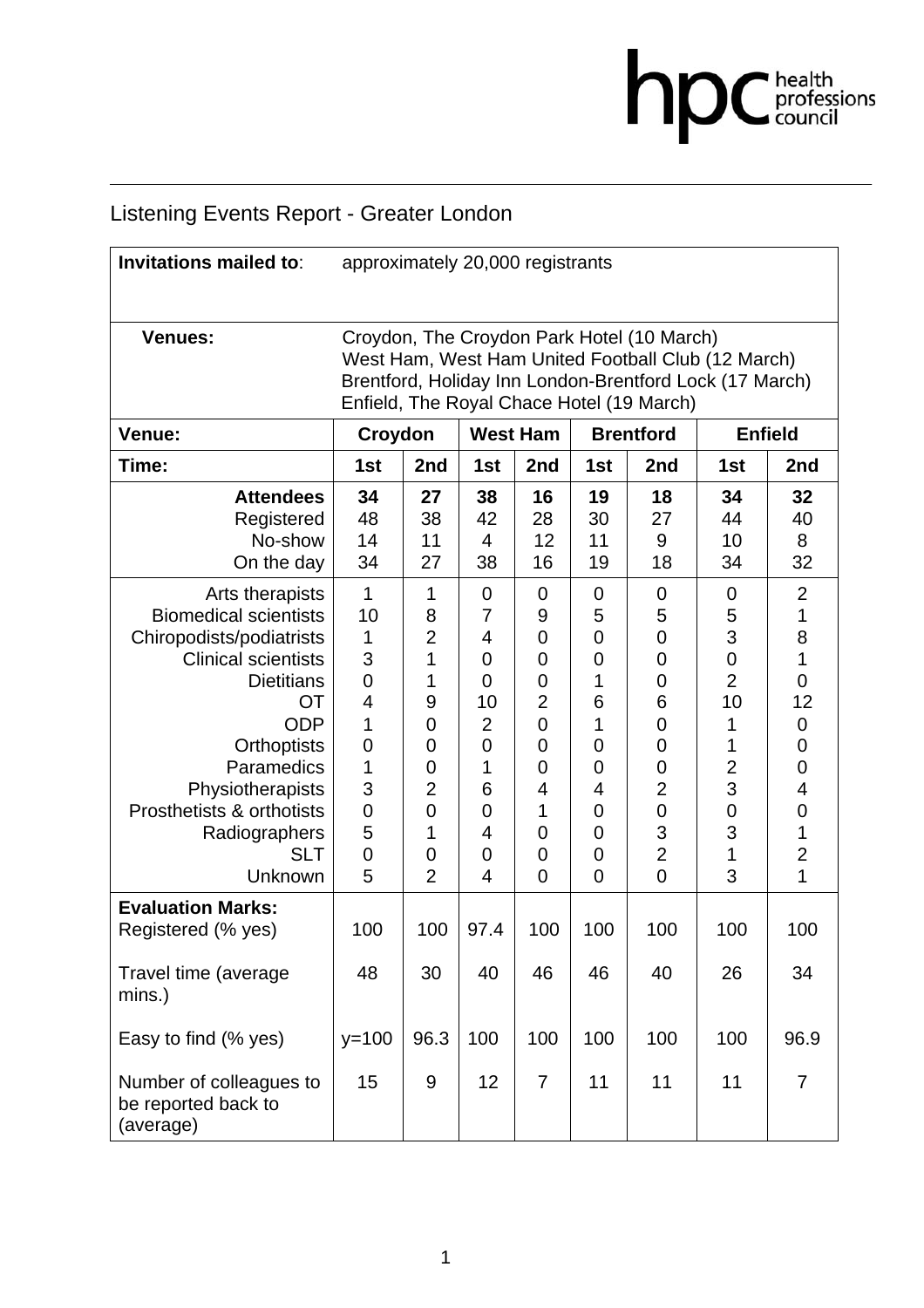# **Croydon 1st (% rounded up)**

|               | Poor           | Fair | Good | <b>Excellent</b> |
|---------------|----------------|------|------|------------------|
| Presentation  | C              | O    | 50   | 50               |
| Group         | C              | 21   | 33   | 46               |
| discussions   |                |      |      |                  |
| Q & A Session | $\overline{0}$ | 6    | 57   | 47               |
| Venue         | 0              | 0    | 39   | 61               |

# **Croydon 2nd (% rounded up)**

|               | Poor           | Fair | Good | <b>Excellent</b> |
|---------------|----------------|------|------|------------------|
| Presentation  |                |      | 24   | 72               |
| Group         | Ü              |      | 60   | 36               |
| discussions   |                |      |      |                  |
| Q & A Session | $\overline{0}$ | 4    | 64   | 32               |
| Venue         | 0              | O    | 32   | 68               |

### **West Ham 1st (% rounded up)**

|               | Poor           | Fair | Good | <b>Excellent</b> |
|---------------|----------------|------|------|------------------|
| Presentation  | 3              | 3    | 66   | 28               |
| Group         | C              | 6    | 66   | 28               |
| discussions   |                |      |      |                  |
| Q & A Session | $\overline{0}$ | O    | 90   | 10               |
| Venue         | 0              | 0    | 72   | 28               |

# **West Ham 2nd (% rounded up)**

|               | Poor           | Fair | Good | <b>Excellent</b> |
|---------------|----------------|------|------|------------------|
| Presentation  | C              | Ő    | 35   | 65               |
| Group         | O              | 0    | 28   | 72               |
| discussions   |                |      |      |                  |
| Q & A Session | $\overline{0}$ |      | 21   | 72               |
| Venue         | O              | O    | 14   | 86               |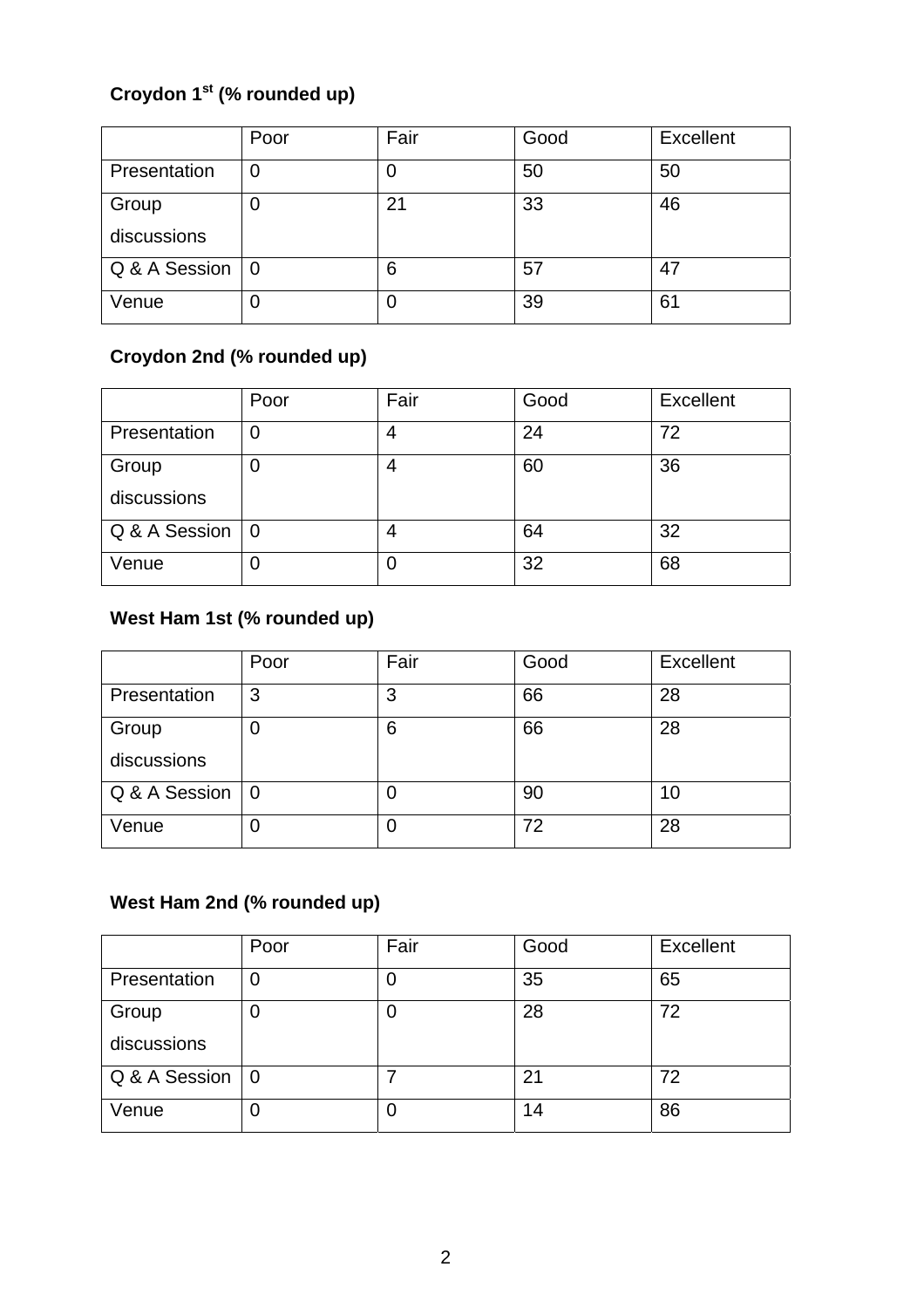### **Brentford 1st (% rounded up)**

|               | Poor           | Fair | Good | Excellent |
|---------------|----------------|------|------|-----------|
| Presentation  | 6              | 0    | 66   | 28        |
| Group         | 0              | 6    | 60   | 28        |
| discussions   |                |      |      |           |
| Q & A Session | $\overline{0}$ | 6    | 78   | 16        |
| Venue         | 0              | 6    | 60   | 28        |

### **Brentford 2nd (% rounded up)**

|               | Poor           | Fair | Good | <b>Excellent</b> |
|---------------|----------------|------|------|------------------|
| Presentation  |                |      | 66   | 34               |
| Group         |                | O    | 60   | 40               |
| discussions   |                |      |      |                  |
| Q & A Session | $\overline{0}$ | 18   | 60   | 22               |
| Venue         | 0              | 24   | 36   | 40               |

# **Enfield 1st (% rounded up)**

|               | Poor     | Fair | Good | <b>Excellent</b> |
|---------------|----------|------|------|------------------|
| Presentation  | 0        | 6    | 36   | 58               |
| Group         |          | 0    | 57   | 43               |
| discussions   |          |      |      |                  |
| Q & A Session | <b>O</b> | O    | 57   | 43               |
| Venue         | 3        | 3    | 54   | 60               |

### **Enfield 2nd (% rounded up)**

|               | Poor         | Fair | Good | <b>Excellent</b> |
|---------------|--------------|------|------|------------------|
| Presentation  | $\mathbf 0$  | 6    | 57   | 37               |
| Group         | 0            | 6    | 63   | 31               |
| discussions   |              |      |      |                  |
| Q & A Session | $\mathbf{3}$ | 3    | 69   | 25               |
| Venue         | O            | 6    | 51   | 43               |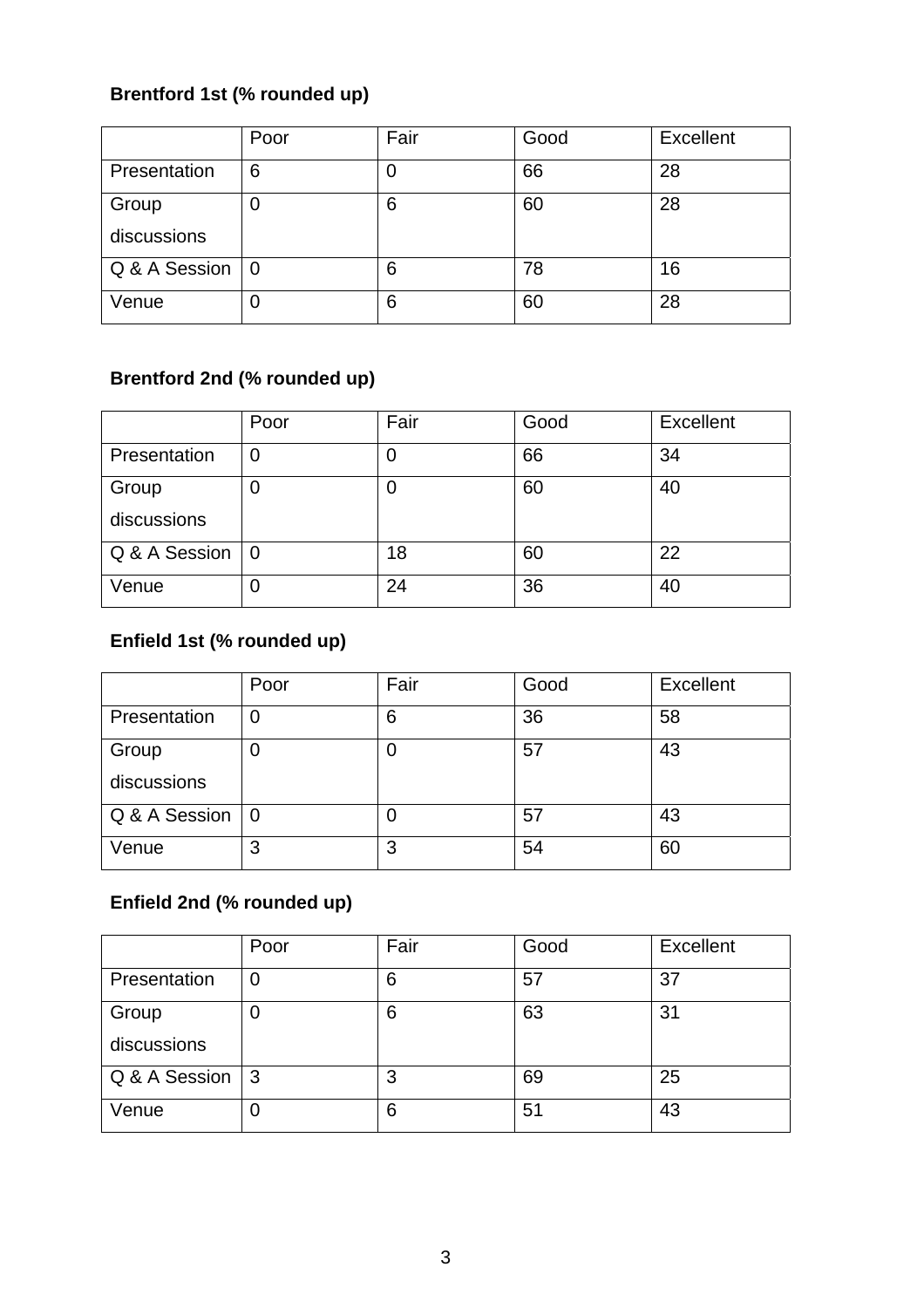### **Evaluation Comments:**

### Croydon 1<sup>st</sup>

- Confirmed what I already knew and dispelled a few myths
- Very informative
- Venue was overcrowded
- A reassuring event
- More time needed for the event
- Good that panel members mixed with registrants before the event started
- Facilitator did not seem able to structure the session

Croydon 2<sup>nd</sup>

- Very clear information about CPD
- Could you do a Saturday session
- More of these events would be beneficial
- Would be useful to have feedback on these events put on your website
- Very informative and friendly
- Would have been useful to have some information about parking

West Ham 1<sup>st</sup>

- Thank you for this opportunity to ask questions
- I feel more confident about CPD now
- I benefited from hearing of other peoples concerns and issues. It was a good opportunity to share experiences
- Could HPC offer more courses free of charge
- You need to regulate employers to ensure that people get enough time and funding to do their CPD

West Ham 2nd

- Very clear and informative
- I liked the group discussions
- Q & A session may benefit from more structure
- Please send reminders to peoples' emails

Brentford 1<sup>st</sup>

- A very good event that enables registrants to ask questions and reassures about CPD
- Would like to have more presentations
- Workplace are taking a harsher view of CPD than the HPC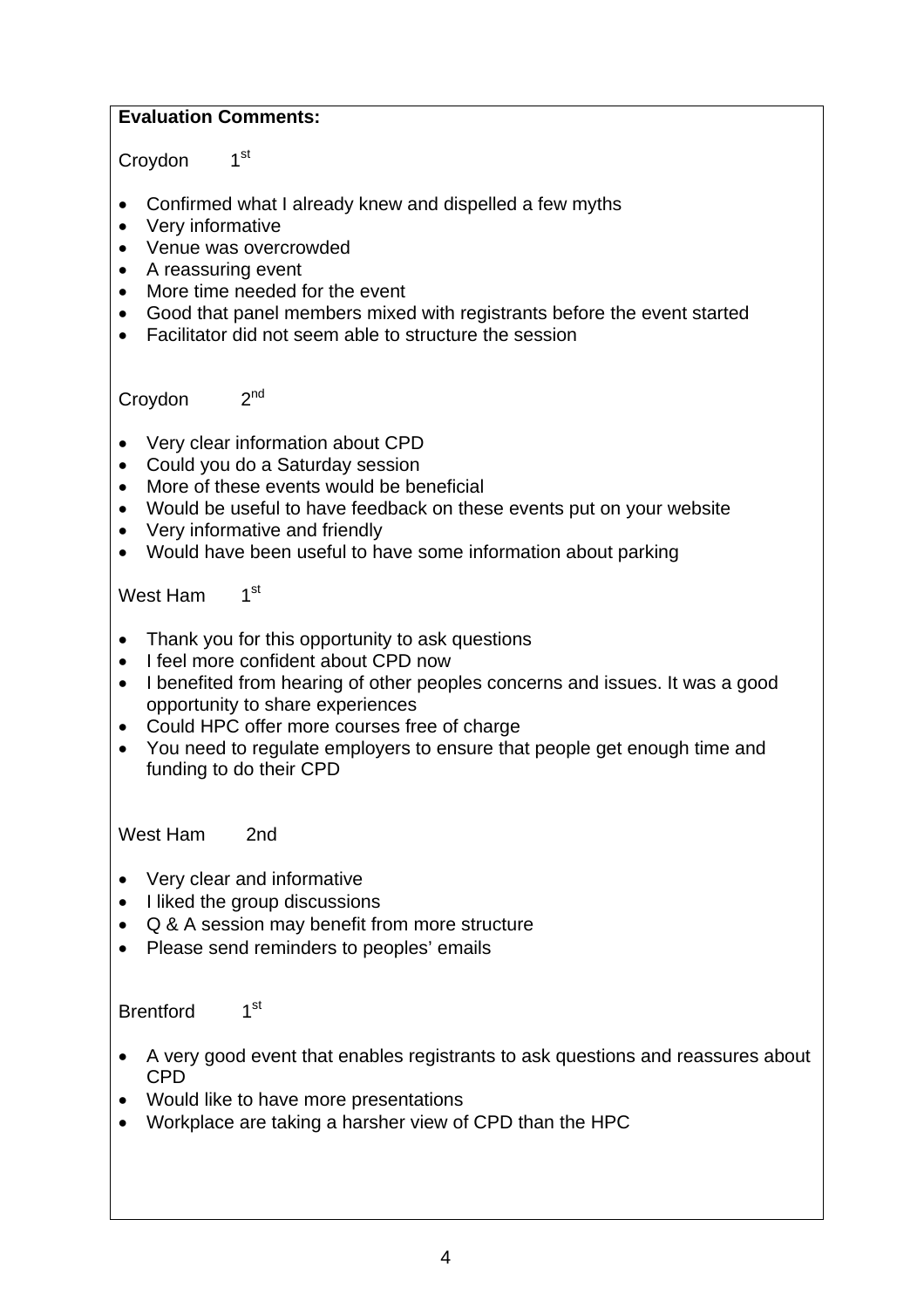Brentford 2<sup>nd</sup>

- Would have appreciated food other than biscuits
- The mixture between the educative component and the reflective practice ensured a deeper level of understanding of the processes of the HPC and CPD
- A very valuable session
- Enjoyed hearing about HPC development plans
- Would be beneficial to have more time
- The opportunity to pick up publications was useful

Enfield 1<sup>st</sup>

- Will feed back the information to colleagues
- A greater amount of time needed to discuss CPD
- CPD now seems far more manageable
- Actual examples of evidence may have been useful
- A friendly, relaxed environment

Enfield  $2<sup>nd</sup>$ 

- Perhaps your evening sessions could begin a little later
- We will benefit from listening events such as these
- It would be good to run an event in central London
- An excellent presentation
- It's good to hear that we will have internet registration within the next two years
- Good to have literature at hand.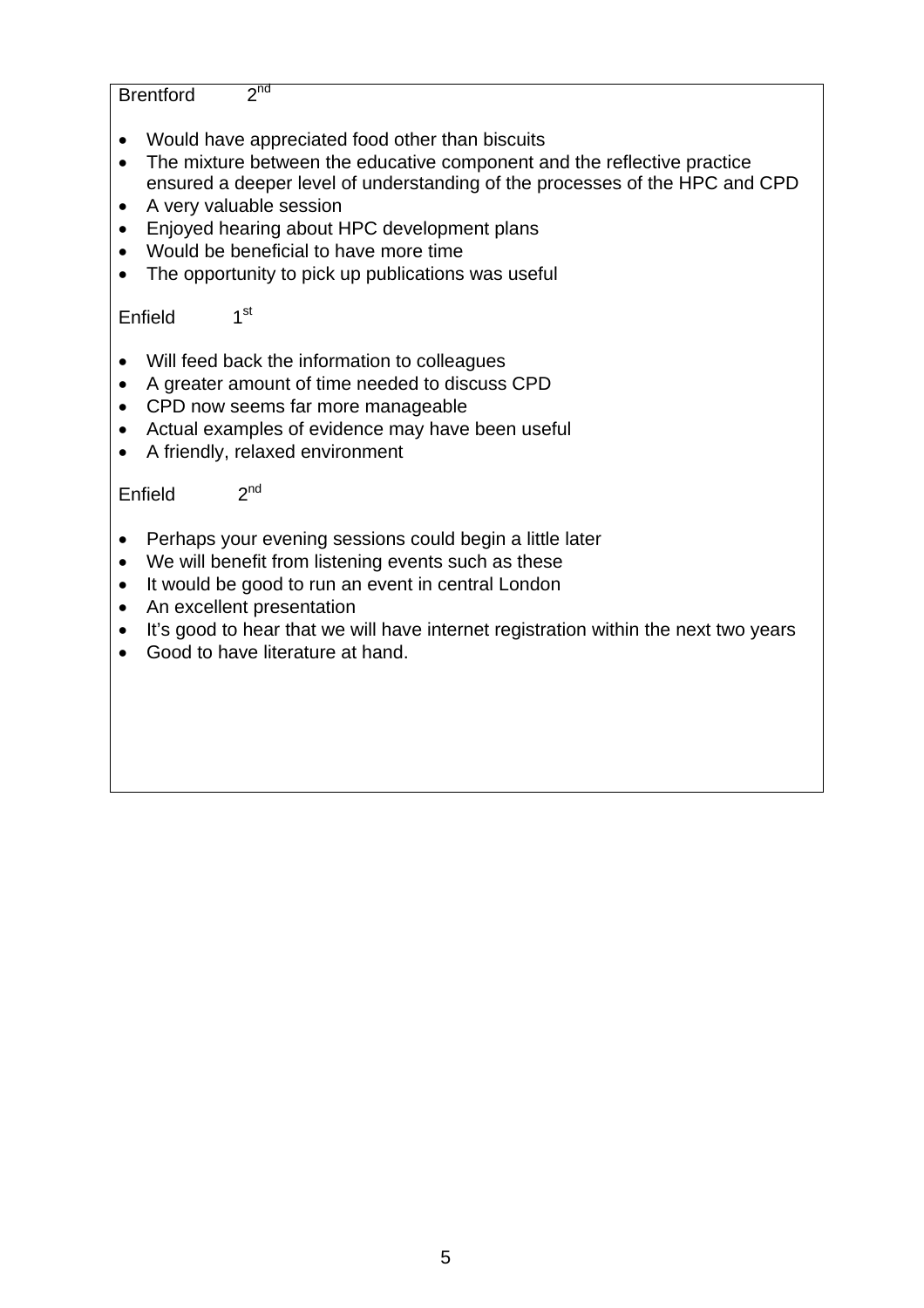# .<br>essions

### External Exhibition Evaluation Report

**Name of Event:** British Association of Prosthetists and Orthotists

**Date:** Friday 27 March – Saturday 28 March 2009

**Location:** DeVere Whites Hotel, Bolton

### **Details:**

BAPO is the only UK body that represents the interests of prosthetic and orthotic professionals and associate members to their employers, colleague Allied Health Professionals and all groups that are involved in the field of prosthetics and orthotics.

HPC had a 3m x 2m space in the exhibition area, table and chairs, and used the large pop up banner.

### **Publications distributed:**

| $\bullet$ | CPD (long guide)        | 75 |
|-----------|-------------------------|----|
| $\bullet$ | <b>FTP Process</b>      |    |
| $\bullet$ | Confidentiality         |    |
| $\bullet$ | How to make a complaint | 2  |

- SOP 49
- SCPE 27
- How to fill in your renewal form 2

### **Contact made:**

- Friday night approximately 25 visits to the stand
- Saturday approximately 80 visits to the stand

### **Questions raised:**

- Mainly CPD, although a number of other registration specific questions were asked for example how to change personal details
- One query regarding information on operating outside of the scope of practise was also dealt with at the conference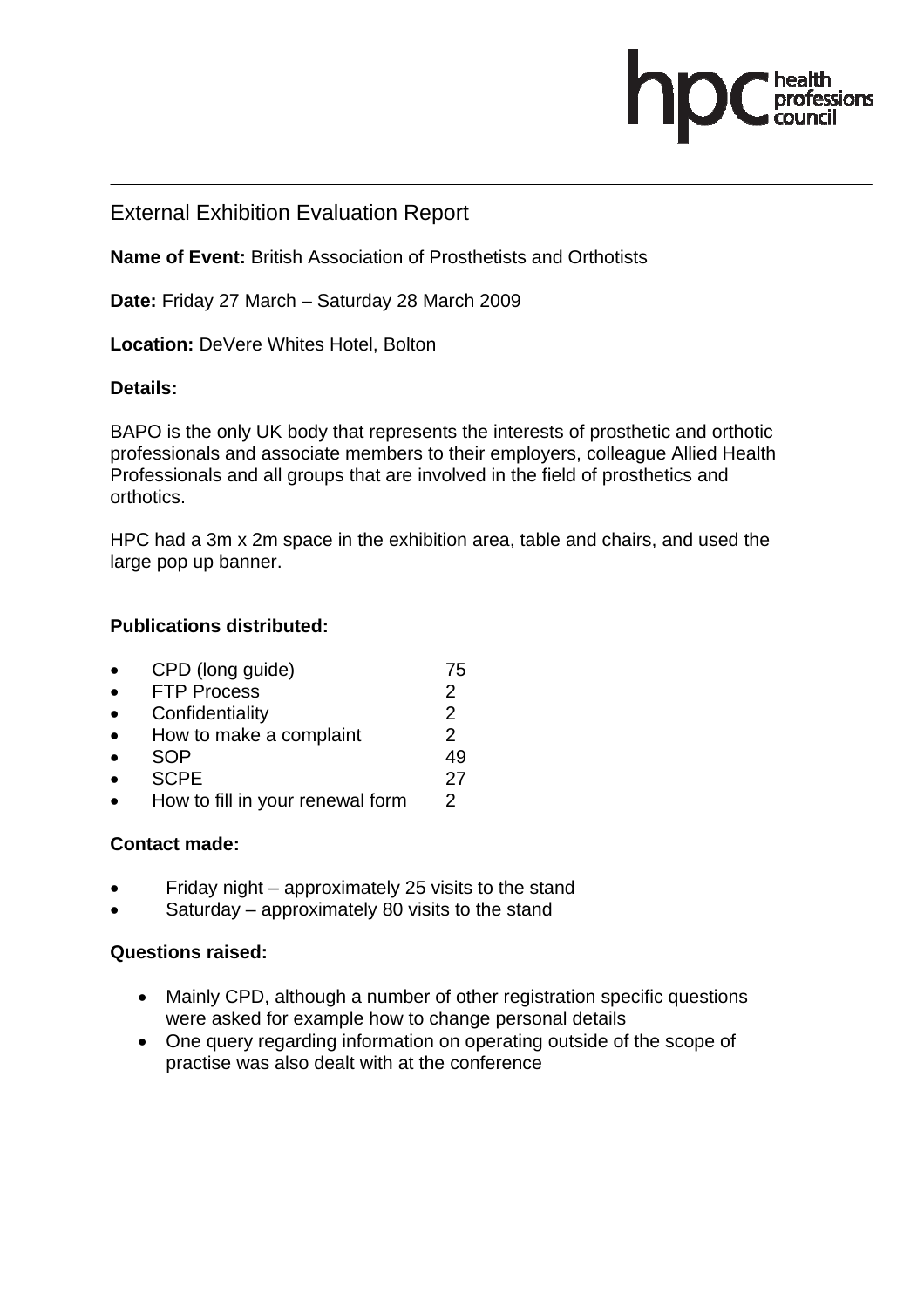### External Exhibition Evaluation Report

**Name of Event:** Health and Wellbeing at Work

**Date:** 24-25 February 2009

**Location:** National Exhibition Centre, Birmingham

### **Details:**

Health and Wellbeing at Work is the UK's leading event for HR and occupational health professionals, rehabilitation and therapy specialists, disability employment advisors, ergonomists and other professionals responsible for the environment, health and wellbeing of work-aged people.

nfessions

HPC had a 3m x 1m space in the exhibition area, table and chairs, and used the large pull up banner.

### **Publications distributed:**

| What happens if a complaint is made about me? | 10 |
|-----------------------------------------------|----|
| CPD (long guide)                              | 44 |
| <b>FTP Process</b>                            |    |
| SOP                                           | 50 |
| How to make a complaint                       | 6  |
| Confidentiality                               | 5  |
| <b>Public facing leaflets</b>                 | 40 |
| Disabled persons quide                        | 5  |
| <b>Employers information cards</b>            | 17 |
| Information about the health reference        | 2  |
| Older people campaign                         | 34 |
|                                               |    |

### **General thoughts:**

A slow start to Tuesday, but it got very busy by 10:30. The location of the stand was satisfactory. Among the visits to our stands were a large number of physiotherapists, occupational therapists, psychologists, health providers and managers.

There were a lot of questions about general regulation and new professions throughout the two days.

### **Contact made:**

- Tuesday approximately 98 visits to the stand
- Wednesday approximately 87 visits to the stand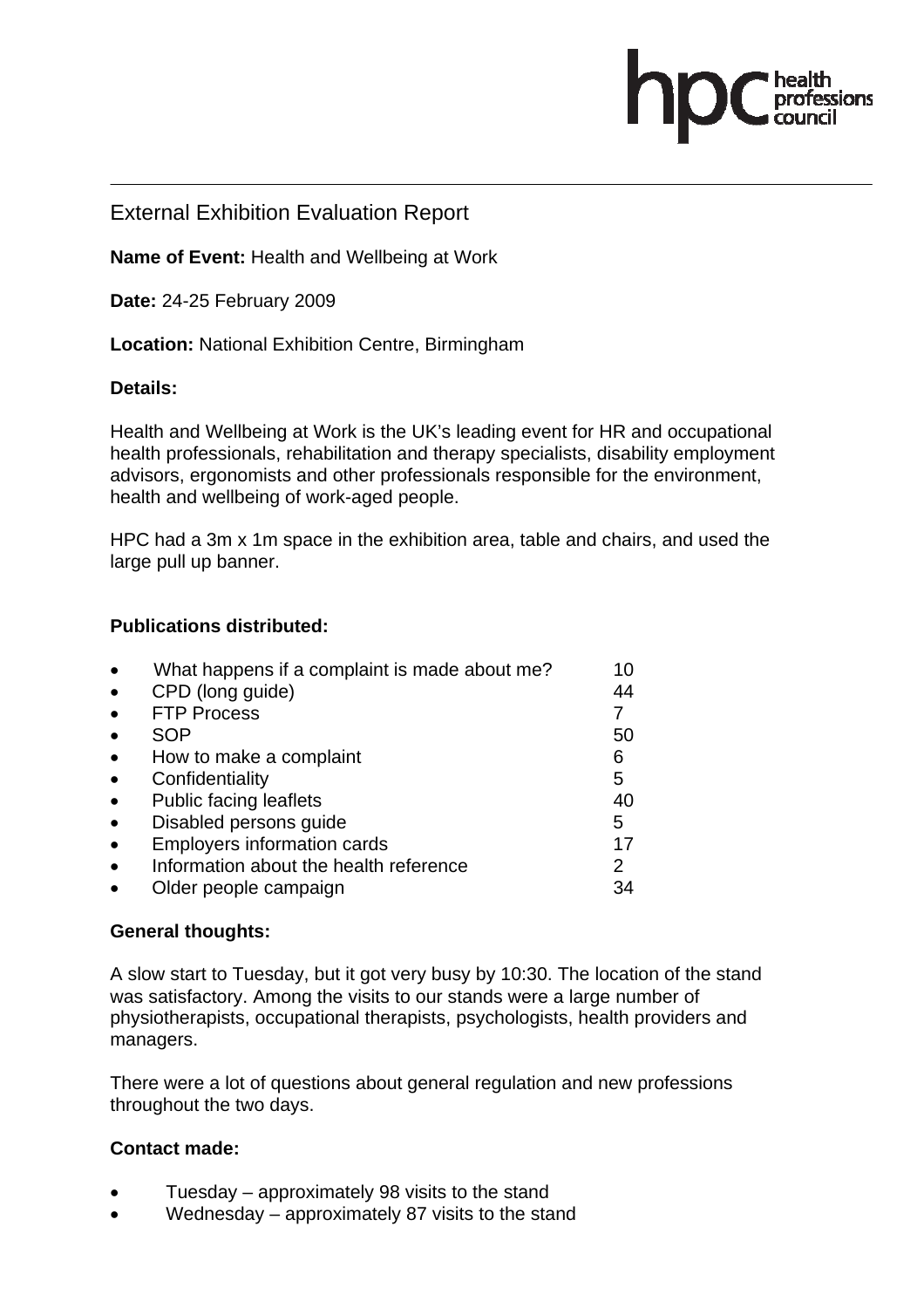### **Questions raised:**

- Questions around CPD included the process and the events
- Progress with the psychologist registration
- Hearing aid dispensers
- The registration process
- Who are the HPC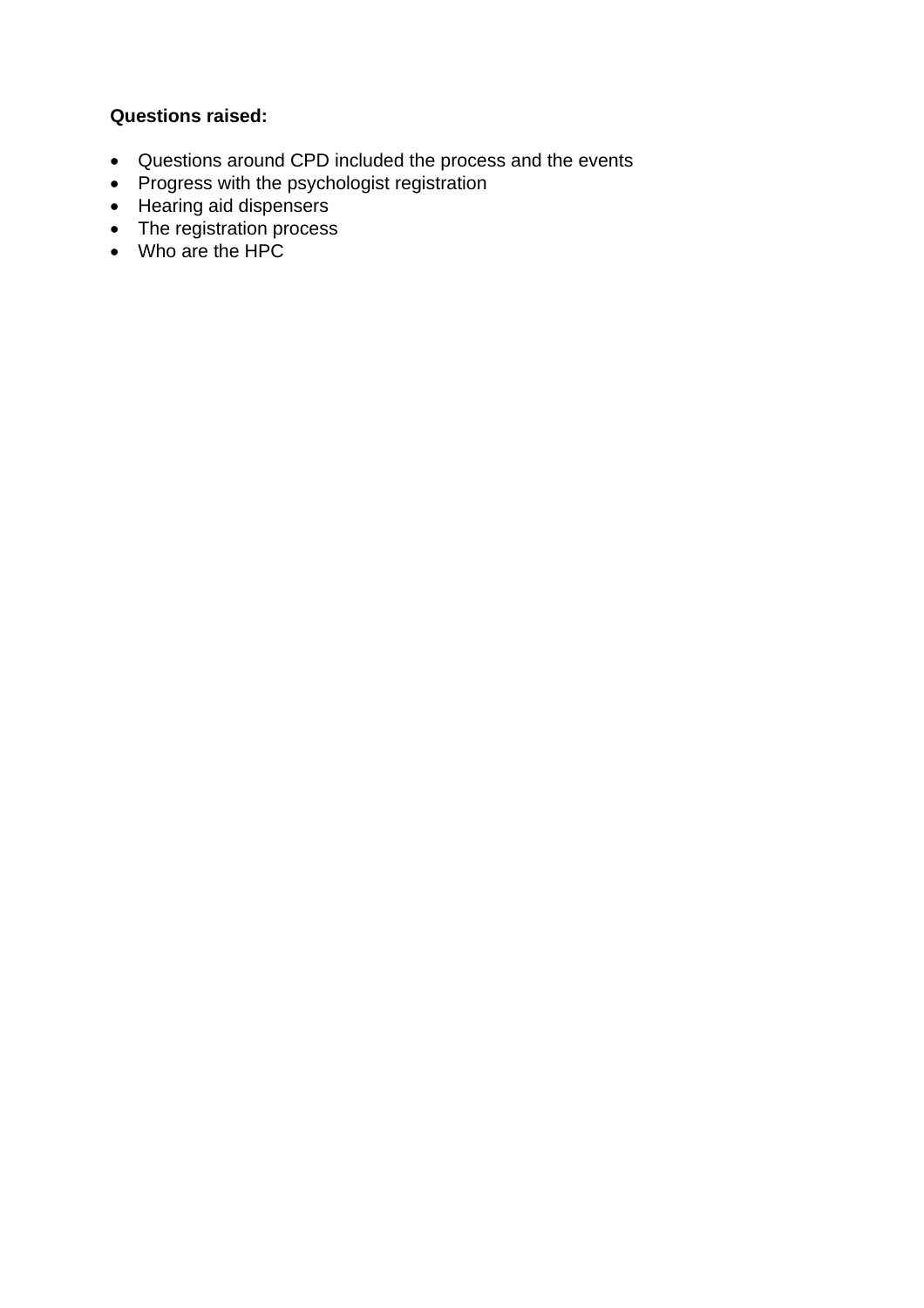

# Listening Events Report – Northern Ireland

| <b>Invitations mailed to:</b>                                                                                                                             | 5,600 registrants                                                                           |                          |                              |                              |                             |
|-----------------------------------------------------------------------------------------------------------------------------------------------------------|---------------------------------------------------------------------------------------------|--------------------------|------------------------------|------------------------------|-----------------------------|
| <b>Venues:</b>                                                                                                                                            | Einiskillen, The Killyhevlin Hotel (13 January)<br>Craigavon, The Seagoe Hotel (15 January) |                          |                              |                              |                             |
| Venue:                                                                                                                                                    |                                                                                             |                          | <b>Enniskillen</b>           | Craigavon                    |                             |
| Time:                                                                                                                                                     |                                                                                             | 1 <sup>st</sup>          | 2nd                          | 1st                          | 2nd                         |
|                                                                                                                                                           | <b>Attendees</b>                                                                            | 24                       | 11                           | 40                           | 23                          |
|                                                                                                                                                           | Registered                                                                                  | 21                       | 6                            | 31                           | 18                          |
|                                                                                                                                                           | No-show                                                                                     | 3                        | $\overline{0}$               | 16                           | $\overline{0}$              |
|                                                                                                                                                           | On the day                                                                                  | 24                       | 11                           | 40                           | 23                          |
|                                                                                                                                                           | Arts therapists                                                                             | $\overline{0}$           | $\mathbf 0$                  | 1                            | 0                           |
|                                                                                                                                                           | <b>Biomedical scientists</b>                                                                | 0                        | 1                            | $\overline{0}$               | $\overline{2}$              |
|                                                                                                                                                           | Chiropodists/podiatrists                                                                    | 0                        | $\overline{2}$               | 0                            | 6                           |
|                                                                                                                                                           | <b>Clinical scientists</b>                                                                  | 0                        | $\overline{0}$               | 0                            | $\mathbf 0$                 |
|                                                                                                                                                           | <b>Dietitians</b>                                                                           | 1                        | 1                            | 0                            | 1                           |
|                                                                                                                                                           | <b>OT</b>                                                                                   | 5                        | 1                            | 5                            | 3                           |
|                                                                                                                                                           | <b>ODP</b>                                                                                  | 0                        | 0                            | 1                            | $\overline{0}$              |
|                                                                                                                                                           | <b>Orthoptists</b>                                                                          | 0                        | 0                            | $\overline{2}$               | $\mathbf 0$                 |
|                                                                                                                                                           | Paramedics                                                                                  | 5                        | 4                            | $\overline{4}$               | 1                           |
|                                                                                                                                                           | Physiotherapists                                                                            | 4                        | 0                            | 8                            | $\overline{c}$              |
|                                                                                                                                                           | Prosthetists & orthotists                                                                   | $\overline{0}$           | 0                            | $\overline{0}$               | $\overline{0}$              |
|                                                                                                                                                           | Radiographers                                                                               | $\overline{0}$           | $\overline{0}$               | 3                            | 1                           |
|                                                                                                                                                           | <b>SLT</b>                                                                                  | $\overline{2}$           | 0                            | $\overline{0}$               | $\overline{2}$              |
|                                                                                                                                                           | Unknown                                                                                     | $\overline{7}$           | $\overline{2}$               | 16                           | 5                           |
| <b>Evaluation Marks:</b><br>Registered (%)<br>Travel time (average mins.)<br>Easy to find (%)<br>Number of colleagues to be reported back to<br>(average) |                                                                                             | 91<br>42<br>$y=100$<br>7 | 100<br>14<br>$Y = 100$<br>10 | 100<br>37<br>$Y = 100$<br>13 | 100<br>44<br>$Y = 100$<br>8 |
|                                                                                                                                                           |                                                                                             |                          |                              |                              |                             |

# Einiskillen 1<sup>st</sup> (% rounded up)

|               | Poor | Fair | Good | Excellent |
|---------------|------|------|------|-----------|
| Presentation  |      | 5    | 37   | 58        |
| Group         |      |      | 55   | 45        |
| discussions   |      |      |      |           |
| Q & A Session |      | 5    | 58   | 37        |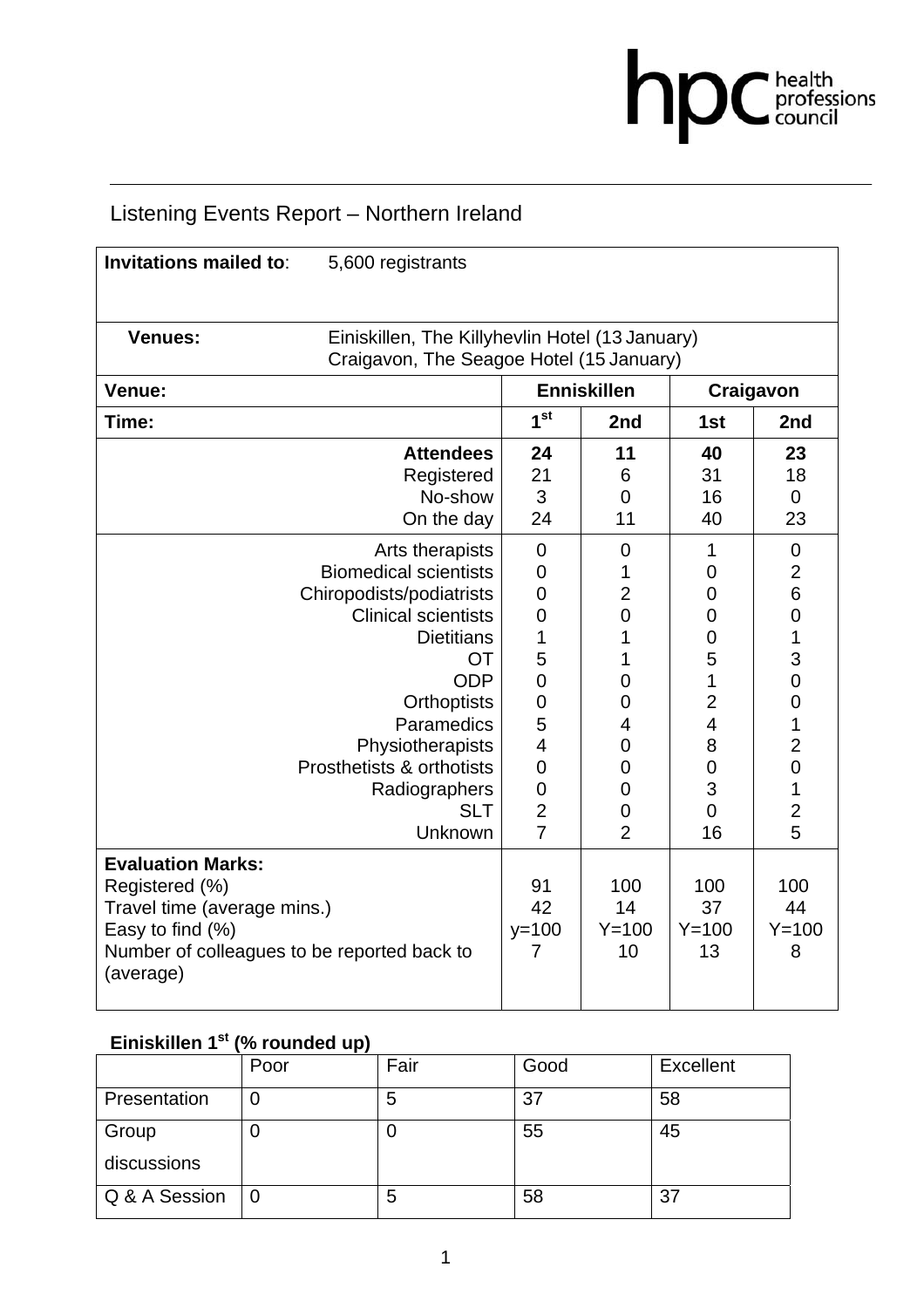| - 7<br>enue<br>v |  | _ | $ -$<br>╰ |
|------------------|--|---|-----------|

### **Enniskillen 2nd (% rounded up)**

|               | Poor | Fair | Good | <b>Excellent</b> |
|---------------|------|------|------|------------------|
| Presentation  |      | υ    | 55   | 45               |
| Group         |      | 11   | 55   | 34               |
| discussions   |      |      |      |                  |
| Q & A Session |      | 11   | 55   | 34               |
| Venue         |      | O    | 66   | 34               |

### **Craigavon 1st (% rounded up)**

|               | Poor | Fair | Good | <b>Excellent</b> |
|---------------|------|------|------|------------------|
| Presentation  | U    | 12   | 48   | 40               |
| Group         | U    | 16   | 52   | 32               |
| discussions   |      |      |      |                  |
| Q & A Session | 4    | 8    | 68   | 20               |
| Venue         | Ü    | 12   | 48   | 40               |

### **Craigavon 2nd (% rounded up)**

|                      | Poor | Fair | Good | <b>Excellent</b> |
|----------------------|------|------|------|------------------|
| Presentation         |      | Ü    | 45   | 55               |
| Group<br>discussions |      | O    | 25   | 75               |
| Q & A Session        |      | O    | 45   | 55               |
| Venue                |      | O    | 35   | 65               |

### **Evaluation Comments:**

Einiskillen 1st

- Need dedicated time for CPD.
- Members of panel were helpful and informative
- A most useful and interesting session
- I am not a member of the HPC but was very interested in the proposals of registration for assistants/support workers as this is very relevant in my field of practice.
- More information on particular professions needed
- I feel I learnt a lot about the HPC, definitely worthwhile
- It's great that you came out of London

Einiskillen 2<sup>nd</sup>